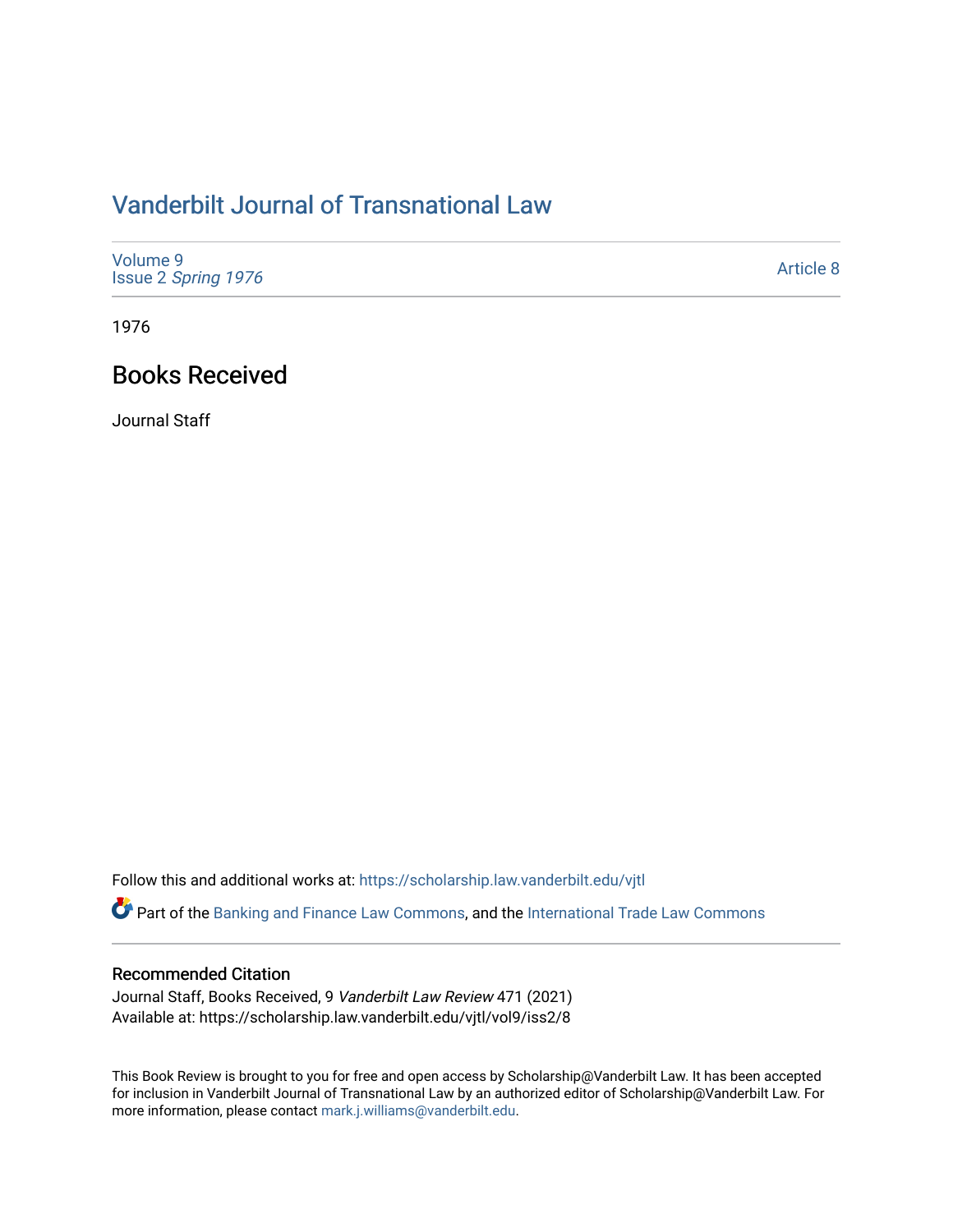## **BOOKS RECEIVED\***

**A COMMENTARY ON THE FOREIGN INVESTMENT REVIEW ACT. By** Graeme **C.** Hughes. Toronto: Carswell, Ltd., **1975. Pp.** 214. **\$20.65.**

In 1974, Canada enacted the FIRA for the purpose of regulating foreign equity investment. The author provides a straightforward, provision-by-provision explanation of the operation of the Act, which should prove useful to both lawyers and businessmen. The explanation itself comprises **80** pages. The rest of the volume consists of the text of the Act and the various regulations issued pursuant to it.

**THE EXPORT TRADE: THE LAW AND PRACTICE OF INTERNATIONAL TRADE. By** Clive M. Schmitthoff. 6th ed. London: Stevens & Sons, Ltd., **1975. Pp.** 461. **\$28.75.**

This is a comprehensive survey of British law as it affects international trade, designed for both lawyers and businessmen. It is updated quarterly by notes in the export trade section of the *Journal of Business Law* (Stevens & Sons, Ltd., London).

**FOREIGN** DISINVESTMENT BY U.S. MULTINATIONAL CORPORATIONS: WITH **EIGHT CASE** STUDIES. By Roger L. Tourneden. New York: Praeger Publishers, 1975. Pp. 157. \$15.00.

The author attempts to analyze why United States corporations decide to divest themselves of their foreign holdings, and the methods that they use to reach such a decision.

THE GATT **LEGAL SYSTEM AND** WORLD TRADE **DIPLOMACY.** By Robert E. Hudec. New York: Praeger Publishers, 1975. Pp. 399, \$25.00.

This work is, according to its author, an attempt to explain the "subtle" workings of GATT legal design. It is in effect a legal history of GATT, with a special emphasis on disputes procedure. The author has included seven illustrative case studies.

INTERNATIONAL **BUSINESS-GOVERNMENT COMMUNICATIONS.** By Jack N. Behrman, J.J. Boddeayn, & Ashok Kapoor. Lexington, Mass.: D.C. Heath & Co., 1975. Pp. 205. \$19.00.

The authors present the results of their study of the interaction of United States businesses abroad with United States embassies

<sup>\*</sup> Mention here neither assures nor precludes later review.